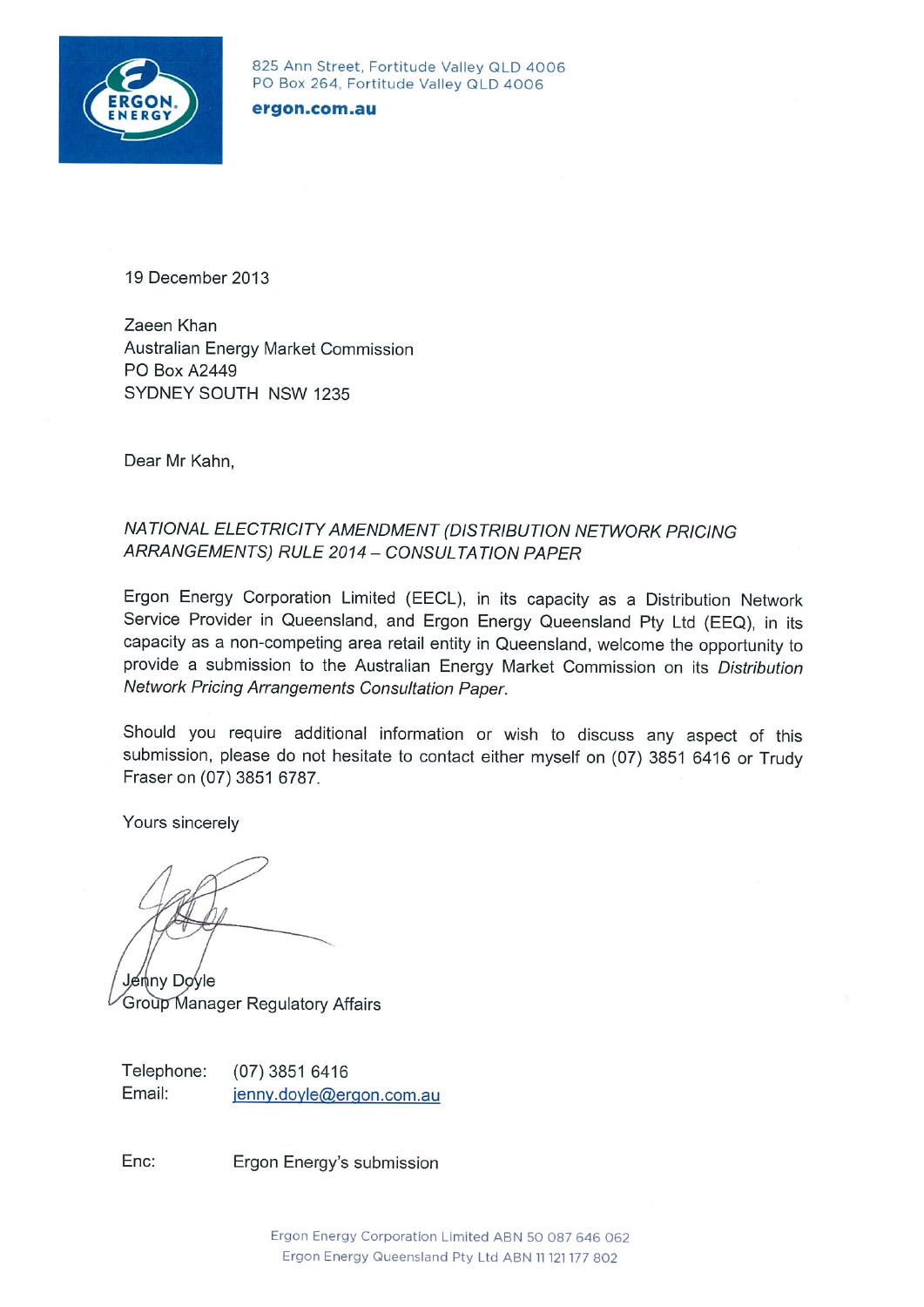

# Submission on the Distribution Network Pricing Arrangements Consultation Paper

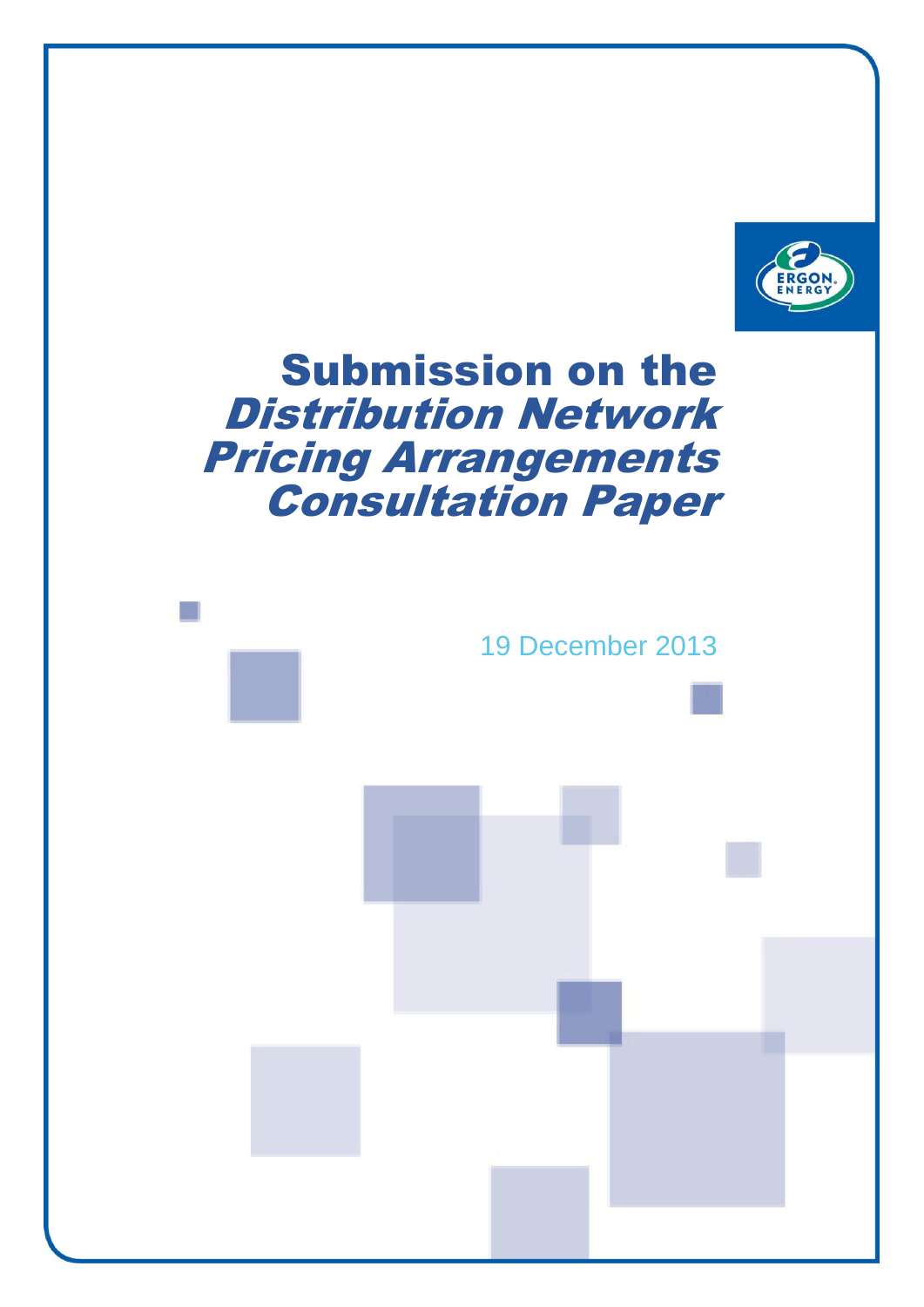## Submission on the Distribution Network Pricing Arrangements Consultation Paper

### Australian Energy Market Commission

#### 19 December 2013

This submission, which is available for publication, is made by:

Ergon Energy Corporation Limited and Ergon Energy Queensland Pty Ltd

PO Box 264

FORTITUDE VALLEY QLD 4006

Enquiries or further communications should be directed to:

Jenny Doyle

Group Manager Regulatory Affairs

Ergon Energy Corporation Limited

Email: [jenny.doyle@ergon.com.au](mailto:jenny.doyle@ergon.com.au)

Phone: (07) 3851 6416

Mobile: 0427 156 897

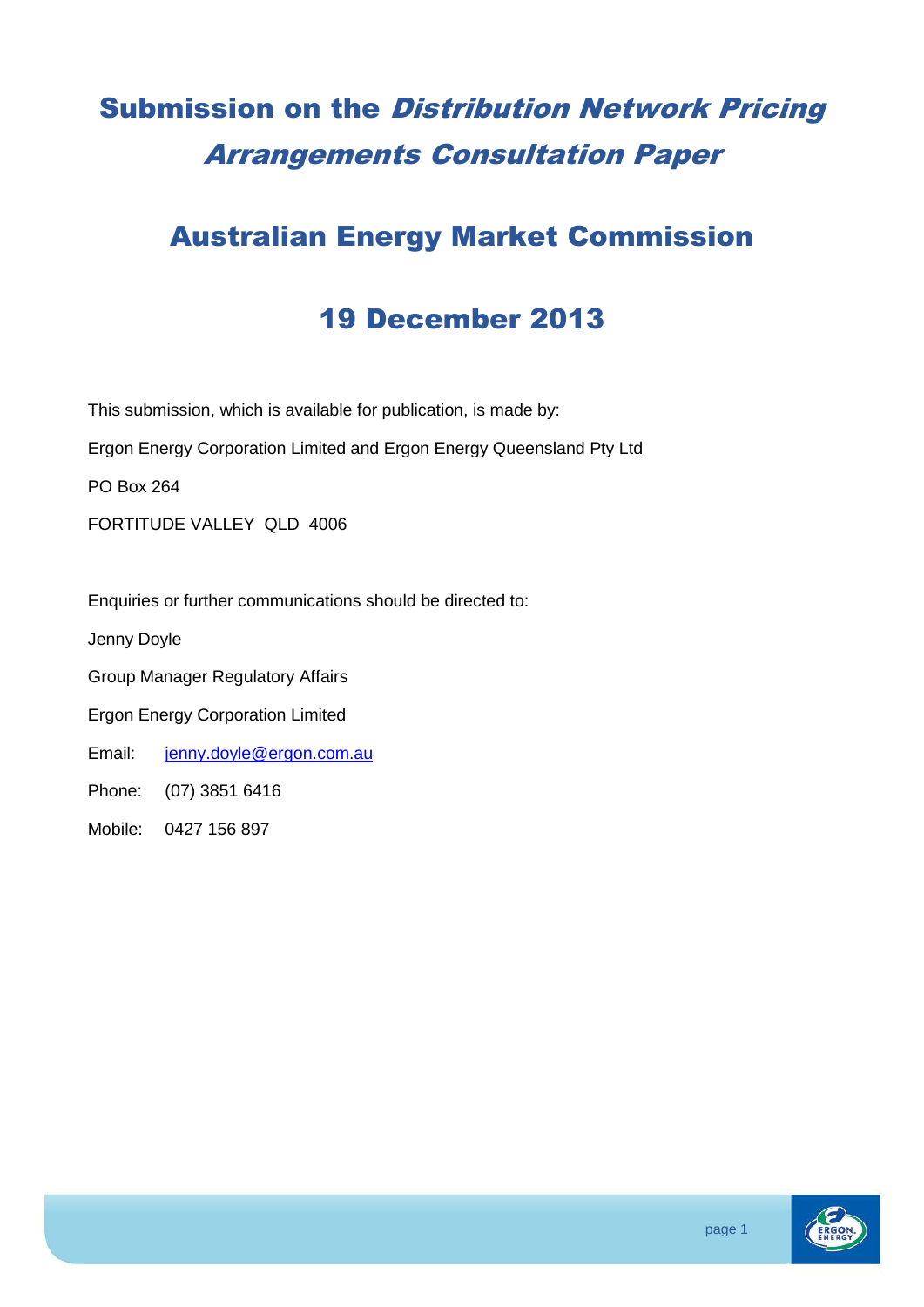### Introduction

Ergon Energy Corporation Limited (EECL) and Ergon Energy Queensland Pty Ltd (EEQ) welcome the opportunity to provide comment to the Australian Energy Market Commission (AMEC) on its *Distribution Network Pricing Arrangements Consultation Paper* (Consultation Paper).

This submission is provided by:

- EECL, in its capacity as a Distribution Network Service Provider (DNSP) in Queensland; and
- EEQ, in its capacity as a non-competing area retail entity in Queensland.

In this submission, EECL and EEQ are collectively referred to as 'Ergon Energy'.

Ergon Energy in principle supports changes to the National Electricity Rules (NER) that advance cost-reflective network pricing, subject to our concerns with practicability and compliance risk being addressed in any changes. Ergon Energy is a member of the Energy Networks Association (ENA), the peak national body for Australia's energy networks. The ENA has prepared a comprehensive submission addressing the AEMC's Consultation Paper. Ergon Energy is fully supportive of the arguments contained in their submission.

In response to the AEMC's invitation to provide comments on the Consultation Paper, Ergon Energy has focused on the questions raised in the Consultation Paper. Ergon Energy is available to discuss this submission or provide further detail regarding the issues raised, should the AEMC require.

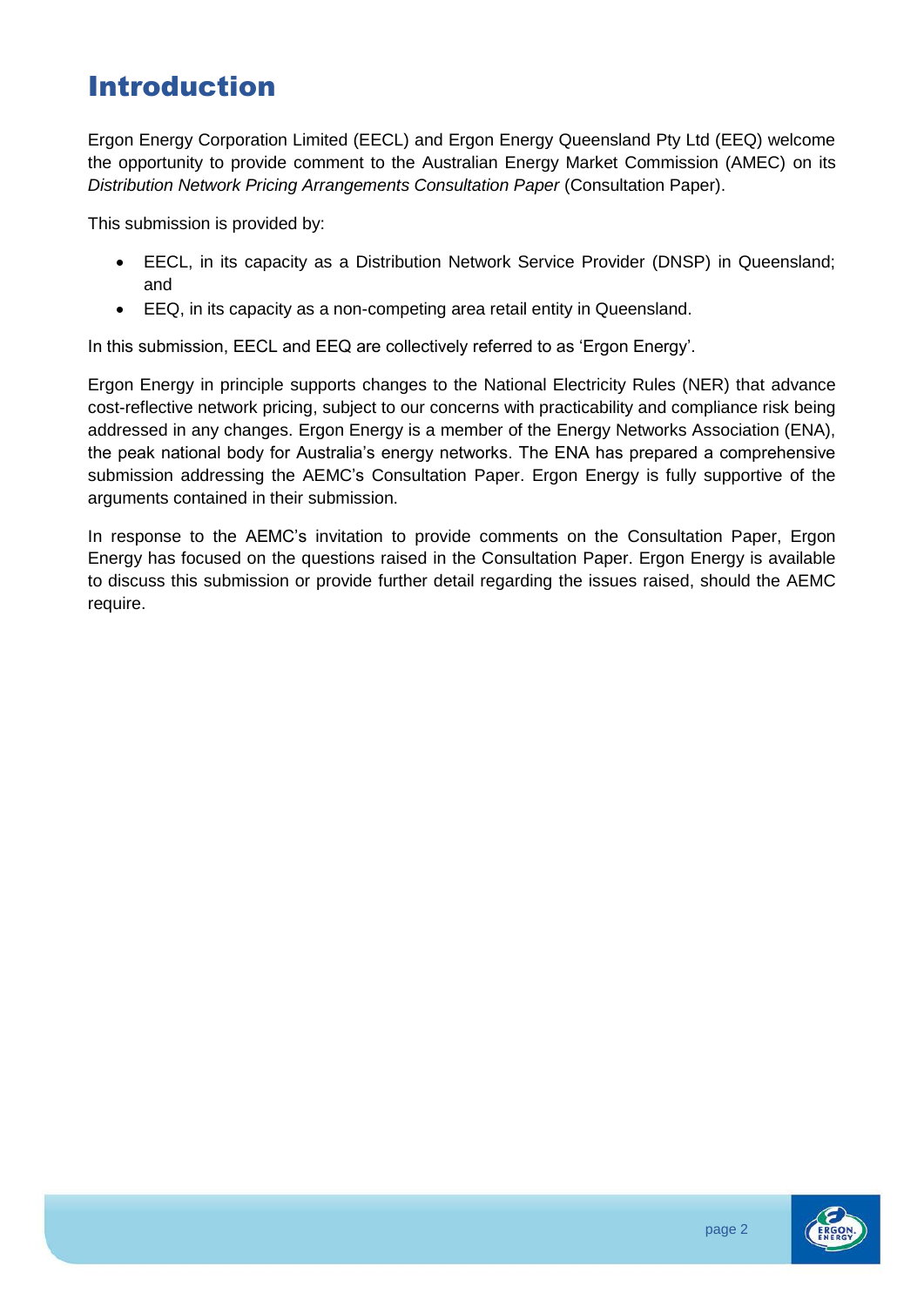### Table of detailed comments

| Question(s)                                                                                                                                                                                                                                                                                              | <b>Ergon Energy Response</b>                                                                                                                                                                                                                                                                                                                                                                                                                                                                                                                      |
|----------------------------------------------------------------------------------------------------------------------------------------------------------------------------------------------------------------------------------------------------------------------------------------------------------|---------------------------------------------------------------------------------------------------------------------------------------------------------------------------------------------------------------------------------------------------------------------------------------------------------------------------------------------------------------------------------------------------------------------------------------------------------------------------------------------------------------------------------------------------|
| <b>Assessment Framework</b>                                                                                                                                                                                                                                                                              |                                                                                                                                                                                                                                                                                                                                                                                                                                                                                                                                                   |
| 1. What other considerations should be included in the<br>assessment framework?                                                                                                                                                                                                                          | Ergon Energy supports the use of efficient pricing, stakeholder engagement,<br>predictability, allocation of risks and regulatory burden as criteria for assessing<br>the concepts of efficiency. Furthermore, Ergon Energy supports the additional<br>considerations suggested by the ENA, such as effectiveness; revenue<br>sufficiency; pricing simplicity and transparency; and flexibility to address the<br>different characteristics of the networks and the needs of customers in complying<br>with the network tariff pricing framework. |
| Balancing consultation and pricing certainty objectives in the network pricing framework                                                                                                                                                                                                                 |                                                                                                                                                                                                                                                                                                                                                                                                                                                                                                                                                   |
| 2. Does figure 6.1 reflect the key components of how network<br>tariff structures and pricing levels are determined by DNSPs?                                                                                                                                                                            | The diagram appears to focus on the use of long run marginal cost (LRMC)<br>setting of tariffs and charging components, and omits the linkage to the price<br>control mechanism, and to considerations outside of the pricing principles, such<br>as the need for pricing simplicity and stability.                                                                                                                                                                                                                                               |
| 3. How often are network tariff structures likely to change<br>during a regulatory period, and what are some of the reasons<br>for that change?                                                                                                                                                          | DNSPs set network tariffs in line with their network tariff strategies. This strategy<br>may require a number of tariff structure changes within a regulatory period in<br>order to successfully manage the transition to cost reflective tariff structures (for<br>customers, retailers and DNSPs). There may also be unexpected changes to<br>structures, application and pricing due to changes in economic conditions or<br>technology.                                                                                                       |
| 4. What level of information on network tariff structures and<br>network tariff pricing levels should be included in a network<br>tariff structures document to assist retailers and consumers to<br>understand and respond effectively to changing prices and<br>structures over the regulatory period? | Electricity retailers need a good understanding of the structure and price of<br>network tariffs in order to:<br>establish retail product offerings;<br>estimate forward tariff revenue and cost of goods sold;<br>predict customer behaviour and associated consumption patterns (in<br>response to network price signals);<br>have the necessary operating systems to implement the tariff structure;<br>and<br>prepare communication and education materials for customers in                                                                  |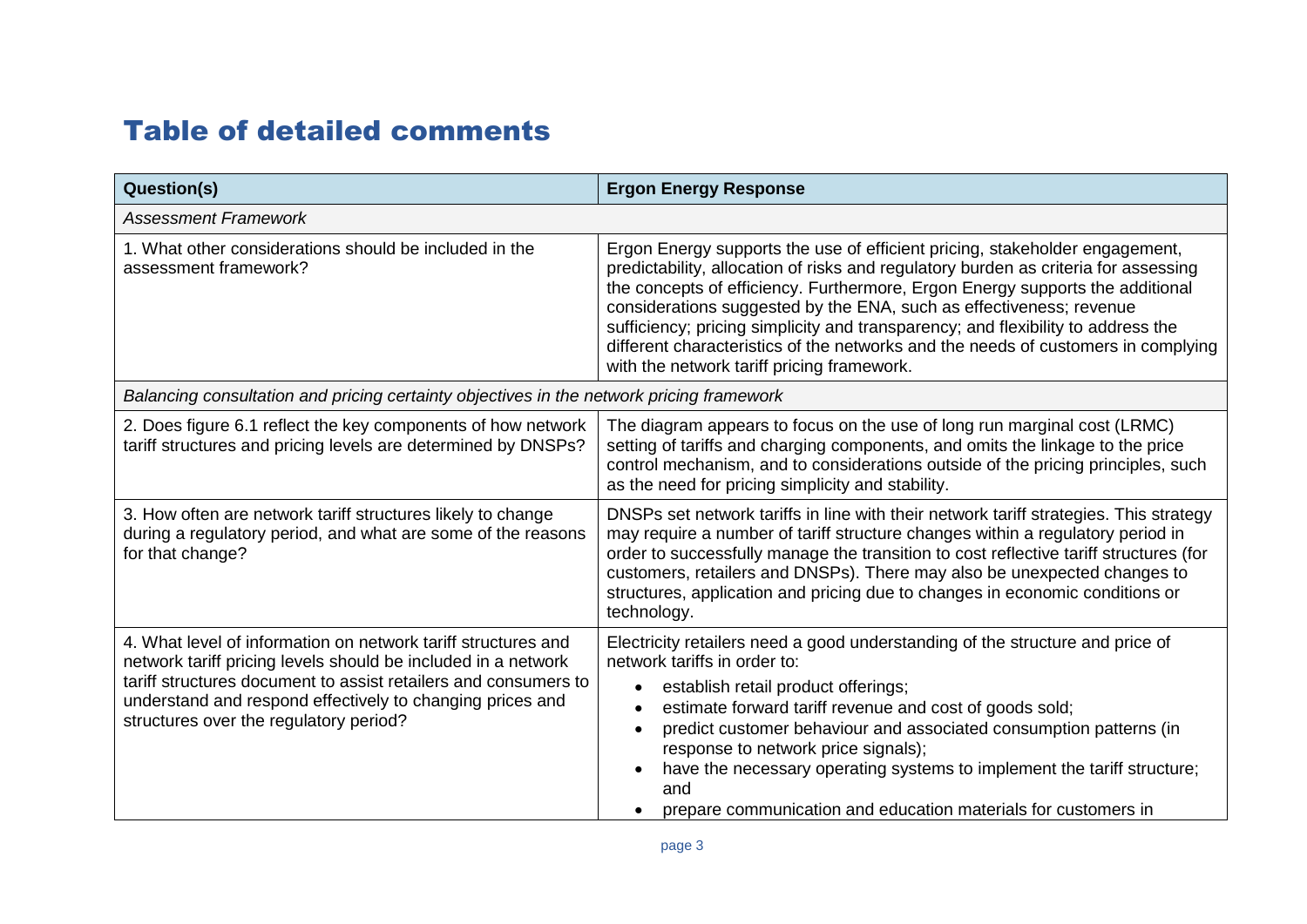|                                                                                                                                                                                                                                  | advance of the implementation of tariff changes.                                                                                                                                                                                                                                                                                                                                                                                             |
|----------------------------------------------------------------------------------------------------------------------------------------------------------------------------------------------------------------------------------|----------------------------------------------------------------------------------------------------------------------------------------------------------------------------------------------------------------------------------------------------------------------------------------------------------------------------------------------------------------------------------------------------------------------------------------------|
|                                                                                                                                                                                                                                  |                                                                                                                                                                                                                                                                                                                                                                                                                                              |
|                                                                                                                                                                                                                                  | In order to achieve the above, a document that details forward price trends<br>would be useful, with at a minimum, a percentage change between years over<br>the regulatory period. A percentage change would allow retailers to identify key<br>customer segments likely to be impacted by increased network charges and<br>prepare accordingly (e.g. prepare complementary products, increase<br>communications to targeted segment etc.). |
|                                                                                                                                                                                                                                  | The document would also need to outline proposed changes to network tariff<br>structures including details of any transitional arrangements for moving to the<br>new tariff structures.                                                                                                                                                                                                                                                      |
|                                                                                                                                                                                                                                  | However it is not possible to provide information with absolute certainty on<br>network tariffs (both structures and levels) in advance of the annual pricing<br>process and therefore it would be inappropriate for the pricing structures<br>statement (PSS) to be binding on networks. Rather, it should be used to support<br>customer and retailer engagement.                                                                          |
|                                                                                                                                                                                                                                  | Ergon Energy supports the development of a stand-alone document that is<br>readily accessible on DNSP's websites outlining potential prices and structures<br>over the regulatory period.                                                                                                                                                                                                                                                    |
| 5. Should DNSPs be able to vary their network tariff<br>structures during the regulatory period? Why or why not?                                                                                                                 | Preventing DNSPs from responding to changing market conditions and customer<br>behaviour is unadvisable, especially during a period which is likely to see market<br>reform and transformation. Therefore, Ergon Energy supports DNSPs being able<br>to vary network tariff structures throughout the regulatory period provided that<br>appropriate customer and stakeholder consultation has been undertaken.                              |
| 6. If a document on network tariff structures is put in place,<br>should this be an indicative document or should the DNSPs<br>be required to apply it in their annual pricing proposals?                                        | Ergon Energy supports a document which is indicative only, and not binding on<br>annual pricing proposals.                                                                                                                                                                                                                                                                                                                                   |
| 7. If a document on network tariff structures is binding on the<br>DNSP, should it be able to be verified and under what<br>circumstances? If so, should it be verified outside or within<br>the annual network pricing process? | Ergon Energy believes the document should not be binding, and therefore there<br>is no need to provide for a variation approval process.                                                                                                                                                                                                                                                                                                     |
| Implementation of a pricing structures statement                                                                                                                                                                                 |                                                                                                                                                                                                                                                                                                                                                                                                                                              |
| 8. Should DNSPs be required to consult with stakeholders<br>before submitting their proposed pricing structures statement<br>to the AER for approval through the regulatory determination                                        | Ergon Energy supports consultation on the development of the PSS. Customers<br>are best placed to advise on whether they have the ability to respond to the<br>proposed change. Having greater transparency of future network tariff structures                                                                                                                                                                                              |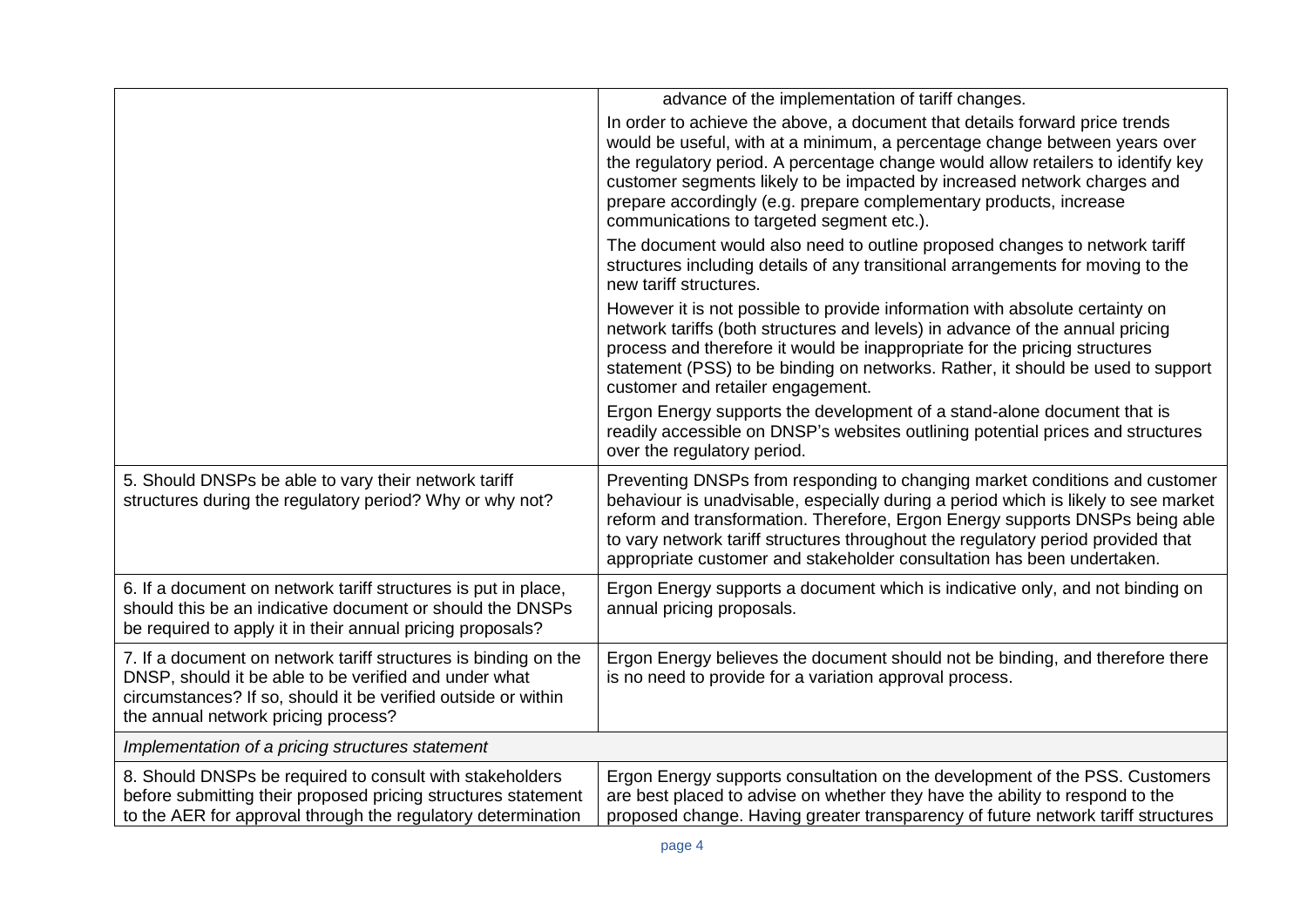| process?                                                                                                                                                                                                                                                                                                                                                                                                                           | and pricing levels should also improve consumer confidence in making an<br>investment in changing their load profile. Engagement between DNSPs and<br>retailers will be a key component of the process.                                                                                                                                                                                                                                                                                                                                                             |
|------------------------------------------------------------------------------------------------------------------------------------------------------------------------------------------------------------------------------------------------------------------------------------------------------------------------------------------------------------------------------------------------------------------------------------|---------------------------------------------------------------------------------------------------------------------------------------------------------------------------------------------------------------------------------------------------------------------------------------------------------------------------------------------------------------------------------------------------------------------------------------------------------------------------------------------------------------------------------------------------------------------|
|                                                                                                                                                                                                                                                                                                                                                                                                                                    | Notwithstanding, Ergon Energy supports the ENA submission that there should<br>not be separate guidance for consultation with customers on network tariffs. This<br>consultation stage should be integrated with network regulatory proposal /<br>determination processes, leveraging off the Australian Energy Regulator's (AER)<br>Better Regulation Customer Engagement guideline. Furthermore, the AER<br>should not be required to approve the PSS as it should not be a compliance<br>document but rather a tool to support customer and retailer engagement. |
| 9. Is consultation necessary if DNSPs seek to amend their<br>approved pricing structures statement during the regulatory<br>period as opposed to at the time of the regulatory<br>determination? Are there any circumstances where<br>amendments to the network tariff structures in the annual<br>pricing process should be exempt from consultation on<br>amendments to the previously approved pricing structures<br>statement? | Ergon Energy agrees with the ENA that DNSPs should not be required to seek<br>approval to amend their proposed PSS during a regulatory period. However, it<br>could be appropriate to require DNSPs to update and amend their PSS<br>document and consult with stakeholders on the PSS, to ensure consistency with<br>the tariff structures and network pricing levels in the annual pricing proposals.                                                                                                                                                             |
| 10. Is it necessary for the AER (as opposed to the DNSP) to<br>consult with stakeholders before approving any proposed<br>amendments to the pricing structure statement sought by the<br>DNSP?                                                                                                                                                                                                                                     | Ergon Energy believes that DNSPs are best placed to engage with their key<br>stakeholders. As discussed above, the AER should not be required to approve<br>the PSS.                                                                                                                                                                                                                                                                                                                                                                                                |
| 11. Should the AER be required to provide guidance on the<br>consultation process for DNSPs? Should the guidance be<br>binding on the DNSPs?                                                                                                                                                                                                                                                                                       | Ergon Energy does not believe that separate guidelines are required, given the<br>recently released Consumer Engagement Guideline and Explanatory Statement<br>under the AER's Better Regulation program, and concurs with the arguments<br>contained in the ENA's submission in support of this position. Further, Ergon<br>Energy agrees with the ENA that the Guidelines should not be binding on<br>DNSPs.                                                                                                                                                      |
| 12. Does the PSS need to be approved?                                                                                                                                                                                                                                                                                                                                                                                              | Ergon Energy does not believe the PSS should be a compliance document.<br>Therefore, Ergon Energy agrees with the ENA that if the AER is required to<br>approve the PSS its assessment should be against the criteria that it has met the<br>information requirements and the requirements for stakeholder engagement; not<br>for compliance with the distribution pricing principles.                                                                                                                                                                              |
| 13. Should the AER be able to amend a DNSP's PSS? If the<br>AER does not approve a DNSP's proposed pricing structures                                                                                                                                                                                                                                                                                                              | Ergon Energy does not believe that the AER should be able to amend a DNSP's<br>PSS. The AER should not have a role in designing network tariff structures. The                                                                                                                                                                                                                                                                                                                                                                                                      |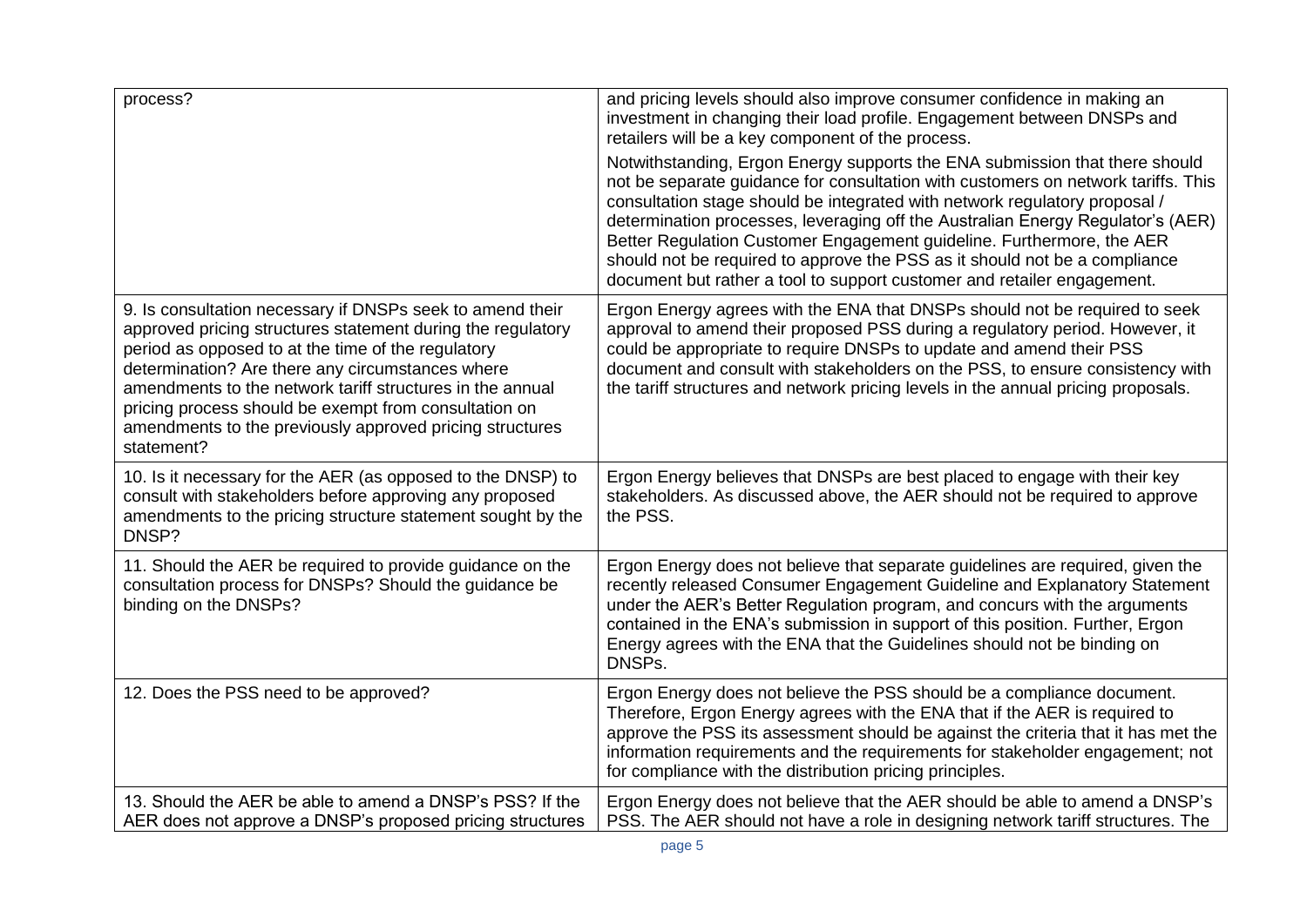| statement, what arrangements would be suitable for default<br>network tariff structures?                                                                                                                                                                         | AER should be restricted to ensuring that the PSS meets the approval criteria as<br>discussed in question 12 above.                                                                                                                                                                                                                                                                               |
|------------------------------------------------------------------------------------------------------------------------------------------------------------------------------------------------------------------------------------------------------------------|---------------------------------------------------------------------------------------------------------------------------------------------------------------------------------------------------------------------------------------------------------------------------------------------------------------------------------------------------------------------------------------------------|
| 14. What are the risks to the annual pricing process if DNSPs<br>do not comply with their approved pricing structures<br>statement or are late submitting a full pricing proposal?                                                                               | Ergon Energy supports the ENA's proposal that the PSS is non-binding, and<br>therefore there is no compliance risk.                                                                                                                                                                                                                                                                               |
| 15. How should DNSPs be incentivised to comply with their<br>approved pricing structures statement in their annual pricing<br>proposals? How should compliance incentives be balanced<br>against the financial risk for DNSPs and certainty for<br>stakeholders? | As above, Ergon Energy supports the ENA's proposal that the PSS is non-<br>binding. Notwithstanding, Ergon Energy does not agree with the compliance<br>incentives proposed in the Rule change for the reasons outlined in the ENA's<br>submission.                                                                                                                                               |
| 16. Should DNSPs include forecasts of their expected<br>changes in network tariff pricing levels in the pricing<br>structures statement?                                                                                                                         | Ergon Energy supports the inclusion of forecast expected changes. However, it<br>should be noted that these are indicative only and treated as such.                                                                                                                                                                                                                                              |
| 17. Should any changes to the network tariff pricing levels<br>included in the pricing structures statement be subject to<br>consultation? If so, what level of materiality should apply to<br>the change?                                                       | Ergon Energy supports consultation on changes to the PSS, where these<br>changes could have a material impact on customers in a subsequent annual<br>pricing proposal. Ergon Energy agrees with the matters raised by the ENA on<br>this issue.                                                                                                                                                   |
| 18. Should a pricing structures statement process be<br>introduced as soon as possible? If so, what risks are there<br>from having it in place before the next regulatory<br>determination period?                                                               | Ergon Energy believes the requirement for a PSS should apply to the next full<br>determination process commencing following completion of the Rule change<br>process to avoid duplication of existing arrangements. As explained by the ENA,<br>the timing required by a DNSP to implement the necessary changes will depend<br>on whether it is an engagement document or a compliance document. |
| 19. Does the AER consultation guideline need to be in place<br>before a PSS can be implemented?                                                                                                                                                                  | Refer to the response to Q11 above.                                                                                                                                                                                                                                                                                                                                                               |
| Changes to the timing of the annual pricing process                                                                                                                                                                                                              |                                                                                                                                                                                                                                                                                                                                                                                                   |
| 20. If a PSS framework were implemented, would this reduce<br>the timing pressures for the DNSPs, the AER and retailers<br>that have arisen from the first year and subsequent year<br>annual pricing process?                                                   | Ergon Energy believes that the PSS is unlikely to reduce the timing pressure in<br>the annual pricing process, on the basis that it is not possible to provide<br>information on network tariffs (structures and levels) in advance of the annual<br>pricing process, with any certainty.                                                                                                         |
| Reforms to distribution pricing principles                                                                                                                                                                                                                       |                                                                                                                                                                                                                                                                                                                                                                                                   |
| 21. What would be the likely impacts on customers of making<br>an LRMC approach mandatory?                                                                                                                                                                       | Ergon Energy agrees that, in principle, the LRMC of the network is the<br>appropriate pricing signal to guide customers' consumption decisions. This                                                                                                                                                                                                                                              |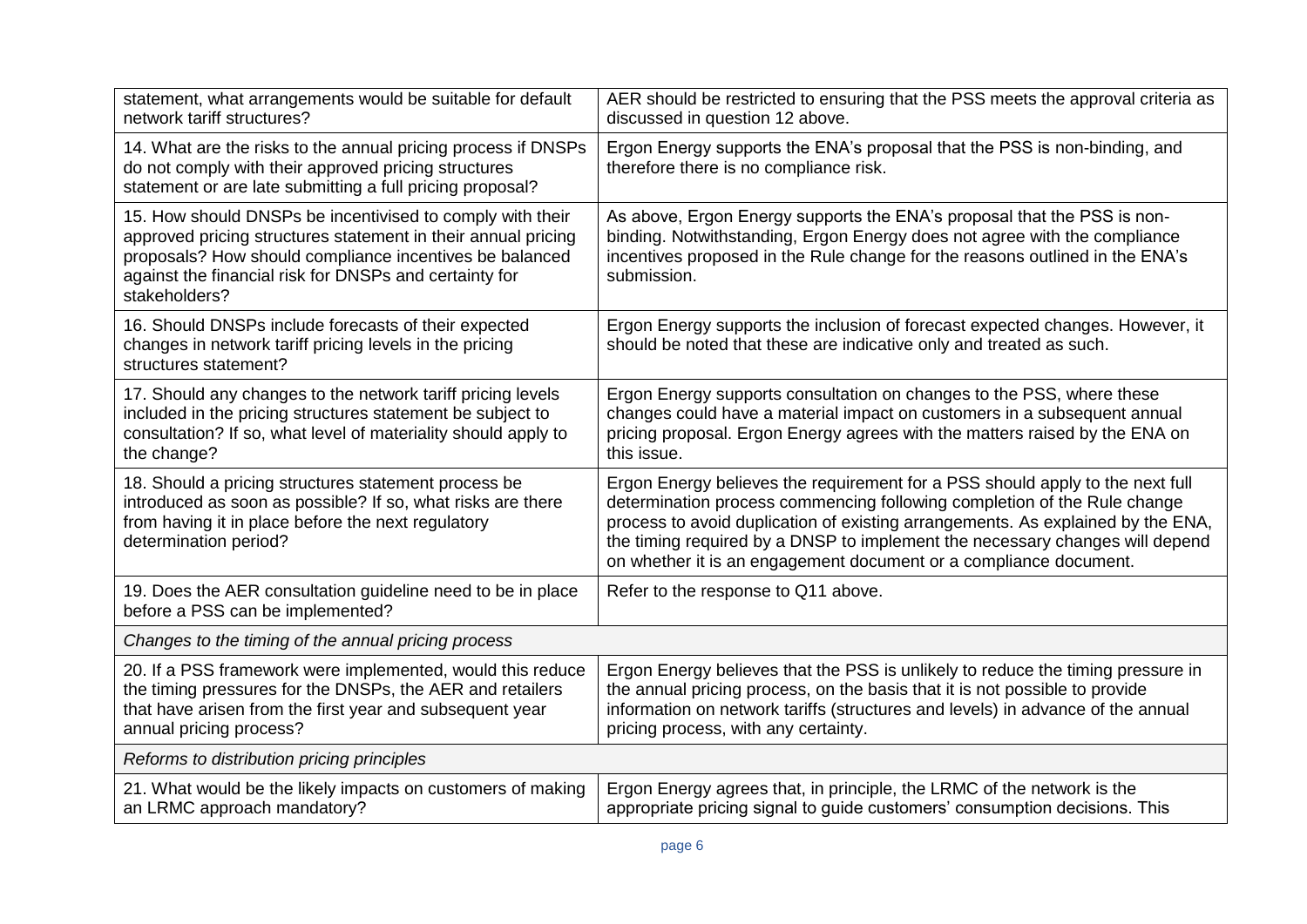|                                                                                                                                                             | should result in an economically efficient outcome, whereby customers mitigate<br>their demand to the level where the cost of supply matches the customers'<br>preparedness to pay. However, there may be practicality issues with the Rule<br>change proposed by SCER.                                                                                                                                                                                                                                                                                                                                             |
|-------------------------------------------------------------------------------------------------------------------------------------------------------------|---------------------------------------------------------------------------------------------------------------------------------------------------------------------------------------------------------------------------------------------------------------------------------------------------------------------------------------------------------------------------------------------------------------------------------------------------------------------------------------------------------------------------------------------------------------------------------------------------------------------|
| 22. What would be the impacts on DNSPs of making an<br>LRMC approach mandatory? Does it result in increased<br>compliance risk?                             | Ergon Energy supports the ENA position that mandating a LRMC approach will<br>reduce network flexibility in setting tariffs. However, given that networks are<br>already required to take LRMC into account in the setting of tariffs, there may not<br>be increased compliance risk in mandating LRMC. However, the full impact of<br>the current Rule change is unclear. Notwithstanding, the ENA suggests, and<br>Ergon Energy agrees, there is potentially an increased compliance risk in<br>circumstances where jurisdictional requirements are inconsistent with tariffs<br>calculated by reference to LRMC. |
| 23. How limited will DNSPs be in basing prices at LRMC if<br>they must first comply with jurisdictional instruments?                                        | The proposed mandating of a LRMC approach is likely to cause conflict between<br>complying with jurisdictional instruments. Ergon Energy supports the ENA<br>proposal that any potential conflict is resolved as part of the Rule change and not<br>left to be addressed by the AER, and that this could be done by stating that<br>network tariffs must comply with the relevant principles, including the mandating<br>of LRMC, to the maximum extent possible allowed by jurisdictional requirements.                                                                                                            |
| 24. Should LRMC be defined? If so, what level of detail would<br>be appropriate?                                                                            | Ergon Energy suggests that the concept of LRMC within the NER be sufficiently<br>broad to allow customer tariff averaging and geographic averaging, as market<br>conditions permit. This is on the basis that applying the LRMC on a regional,<br>supply point or feeder point basis would require the development of additional<br>models, introducing significant administrative complexity, customer<br>communication issues and costs.                                                                                                                                                                          |
| 25. Should one methodology apply to calculating LRMC or<br>should multiple methodologies be allowed? Which is/are the<br>most appropriate methodology(ies)? | Ergon Energy believes that DNSPs should have the capacity to use a range of<br>well accepted economic methodologies for calculating LRMC and to choose<br>between multiple approaches to recover residual costs.                                                                                                                                                                                                                                                                                                                                                                                                    |
| 26. Should the AER be required through a guideline to<br>specify the methodologies of calculating and applying LRMC?                                        | It would be inappropriate for the NER to specify the precise nature of the<br>methodology used to determine a DNSP's LRMC for the purposes of network<br>pricing.                                                                                                                                                                                                                                                                                                                                                                                                                                                   |
| 27. What is the impact of coincident peak demand on network<br>costs and how are these additional costs currently recovered<br>in network tariffs?          | Coincident peak demand impacts on network capital costs through the need for<br>augmentation to meet demand growth. The recovery of these costs depends on<br>the availability of advanced metering.                                                                                                                                                                                                                                                                                                                                                                                                                |
| 28. How should LRMC pricing reflect additional costs                                                                                                        | Ergon Energy agrees that it is appropriate to consider additional costs                                                                                                                                                                                                                                                                                                                                                                                                                                                                                                                                             |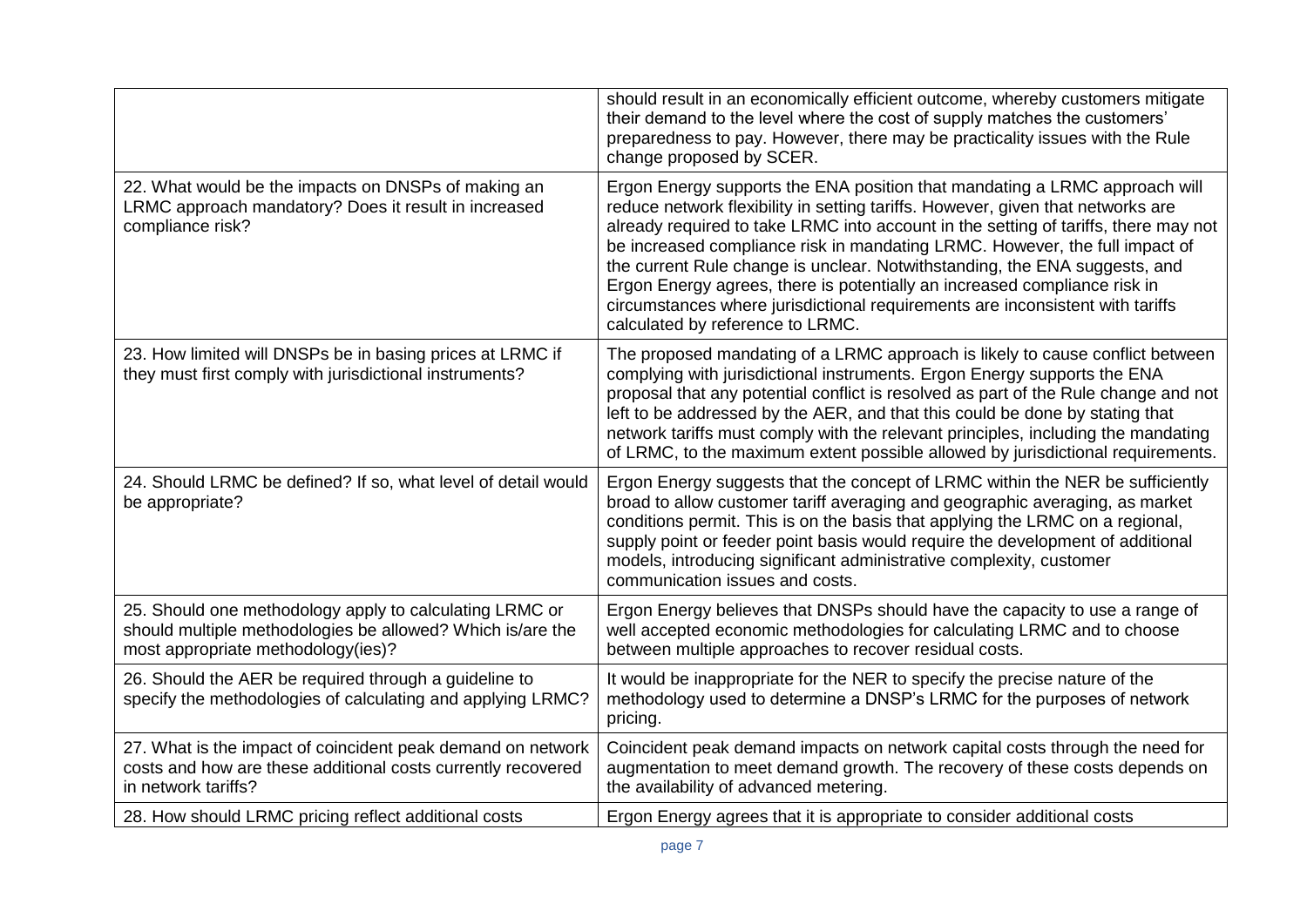| associated with coincident peak demand and what are the<br>practical impediments to DNSPs adopting tariffs that reflect<br>coincident peak demand?                       | associated with demand at times of greatest utilisation of the distribution<br>network. However, this should not be mandatory. As noted in the Consultation<br>Paper, the extent to which DNSPs can implement time-based or demand-based<br>pricing is limited by the metering technology in place and jurisdictional policies.<br>Ergon Energy suggests the current drafting of the Rule change is unclear on<br>what is meant by 'have regard to' the additional costs associated with demand at<br>particular times, and believes this is a risk for customers with simple Type 6<br>accumulation meters who are currently facing simple tariffs with fixed and<br>anytime energy components. .<br>As such, Ergon Energy recommends amending clause 6.18.5(b)(2) to read:<br>'must be determined having regard to available information about.'<br>This change will help ensure that DNSPs are able to gradually adjust network |
|--------------------------------------------------------------------------------------------------------------------------------------------------------------------------|------------------------------------------------------------------------------------------------------------------------------------------------------------------------------------------------------------------------------------------------------------------------------------------------------------------------------------------------------------------------------------------------------------------------------------------------------------------------------------------------------------------------------------------------------------------------------------------------------------------------------------------------------------------------------------------------------------------------------------------------------------------------------------------------------------------------------------------------------------------------------------------------------------------------------------|
|                                                                                                                                                                          | tariffs over time to reflect the LRMC of coincident peak demand where<br>appropriate as more customers have advanced metering infrastructure in place.                                                                                                                                                                                                                                                                                                                                                                                                                                                                                                                                                                                                                                                                                                                                                                             |
| 29. How important are locational pricing signals for<br>distribution networks? Are locational pricing signals for some<br>types of customers more important than others? | Ergon Energy suggests that LRMC should apply to tariffs on either a whole<br>network or on a broad geographic basis. Although distributional costs are<br>strongly dependent upon location, the imposition of local pricing, as proposed by<br>the AEMC, is not necessarily the most appropriate solution for the reasons<br>outlined in the response to Q30 below.                                                                                                                                                                                                                                                                                                                                                                                                                                                                                                                                                                |
| 30. What are the practical impediments to DNSPs adopting<br>tariffs that reflect locational pricing signals?                                                             | Deriving location-based LRMCs requires allocating shared network costs to<br>individual customer classes in different geographic areas, which tends to get<br>more difficult the smaller the areas become. Accordingly, it is appropriate that<br>this principle remains one to which DNSPs only need to 'have regard' when<br>setting network tariffs.                                                                                                                                                                                                                                                                                                                                                                                                                                                                                                                                                                            |
|                                                                                                                                                                          | As with tariffs signalling the effect of coincident peak demand on network costs,<br>Ergon Energy believes that without undertaking the analysis, it may be<br>impossible to 'have regard' to how the LRMC of providing network services may<br>vary by location. As drafted, the Rule change suggests that the DNSP must<br>undertake the relevant analysis and only deviate from locationally-different<br>LRMCs if it can explain why uniformity should be preserved. Ergon Energy<br>proposes the Rule change be amended to clarify that DNSPs need only have<br>regard to available information.                                                                                                                                                                                                                                                                                                                              |
| 31. Is an additional principle required to further encourage<br>network prices which are based on the drivers of network<br>costs to the maximum extent possible?        | It is not clear what is meant by an obligation to require network tariffs to be<br>based on the 'drivers' of network costs to the maximum extent possible. While in<br>principle this appears unobjectionable, to the extent this requires DNSPs to:                                                                                                                                                                                                                                                                                                                                                                                                                                                                                                                                                                                                                                                                               |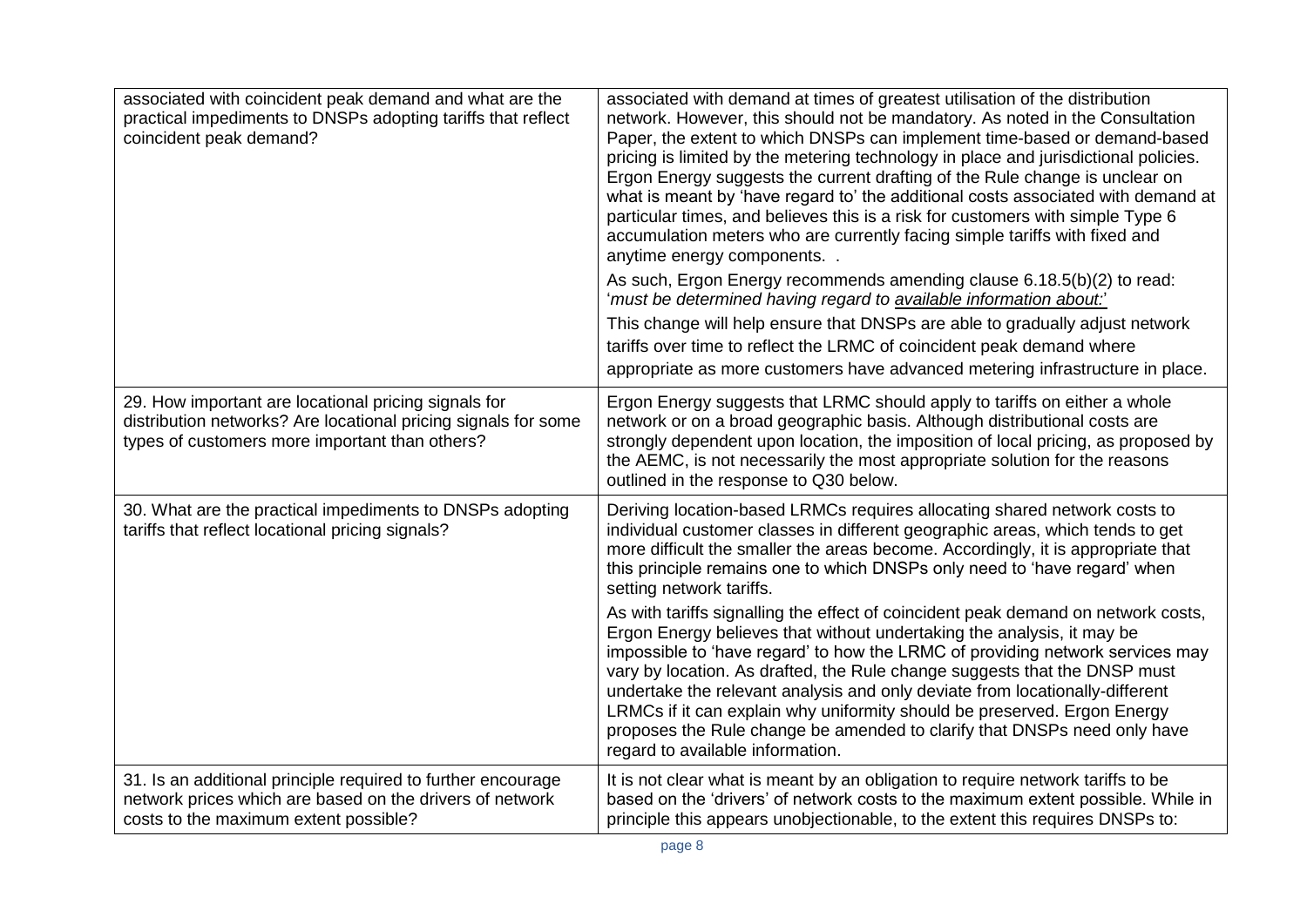|                                                                                                           | allocate customers to more sophisticated (for example, Time of Use or<br>$\bullet$<br>demand-based) tariff structures without their consent; or<br>allocate customers to tariff structures that require new metering<br>infrastructure,<br>On the basis that it is peak demand/consumption that are the true 'drivers' of<br>network costs, then it would be inappropriate. In any event, Ergon Energy does<br>not believe that additional principles are required as basing tariff structures on<br>the drivers of network costs is a fundamental to setting cost-reflective network<br>tariffs.                                                    |
|-----------------------------------------------------------------------------------------------------------|------------------------------------------------------------------------------------------------------------------------------------------------------------------------------------------------------------------------------------------------------------------------------------------------------------------------------------------------------------------------------------------------------------------------------------------------------------------------------------------------------------------------------------------------------------------------------------------------------------------------------------------------------|
| 32. What are the pros and cons of using a Ramsey pricing<br>approach or a postage stamp pricing approach? | Ergon Energy believes the key advantage of Ramsey pricing is that it helps to<br>maximise economic efficiency in conditions when first-best pricing is not feasible.<br>Two key disadvantages of Ramsey pricing which are most commonly cited<br>include:                                                                                                                                                                                                                                                                                                                                                                                            |
|                                                                                                           | Lack of information about customers' demands - without accurate<br>$\bullet$<br>information about customers' demands for the service(s) in question, it is<br>not possible to implement Ramsey pricing rigorously; and<br>Equity concerns - Ramsey pricing often means charging higher prices to<br>those customers with few alternatives but to purchase the service in<br>question from the business in question. Customers with fewer<br>alternatives are often poorer than those with more options. Further, it is<br>often considered unfair to charge higher prices for 'essential services' -<br>such as health care - with inelastic demand. |
|                                                                                                           | The first of these concerns may be somewhat over-stated given that unregulated<br>businesses are frequently capable of identifying and offering discounts to high<br>elasticity of demand consumers.                                                                                                                                                                                                                                                                                                                                                                                                                                                 |
|                                                                                                           | The key advantage of postage stamp pricing is its simplicity and transparency.<br>The key disadvantage of postage stamp pricing is to the extent that postage<br>stamp prices depart from Ramsey prices, postage stamp pricing involves some<br>compromise with respect to the achievement of allocative efficiency.                                                                                                                                                                                                                                                                                                                                 |
|                                                                                                           | It should be noted that in practice, most DNSPs in the National Electricity Market<br>apply postage stamp prices that vary across different customer tariff categories.<br>Generally, higher 'fixed' charges apply to large business customers than small<br>household customers. As the willingness-to-pay of large business customers for<br>network access will tend to be higher than the willingness-to-pay of small<br>residential customers, it will often be the case that Ramsey pricing and postage<br>stamp pricing will converge for practical purposes. Accordingly, there may be                                                       |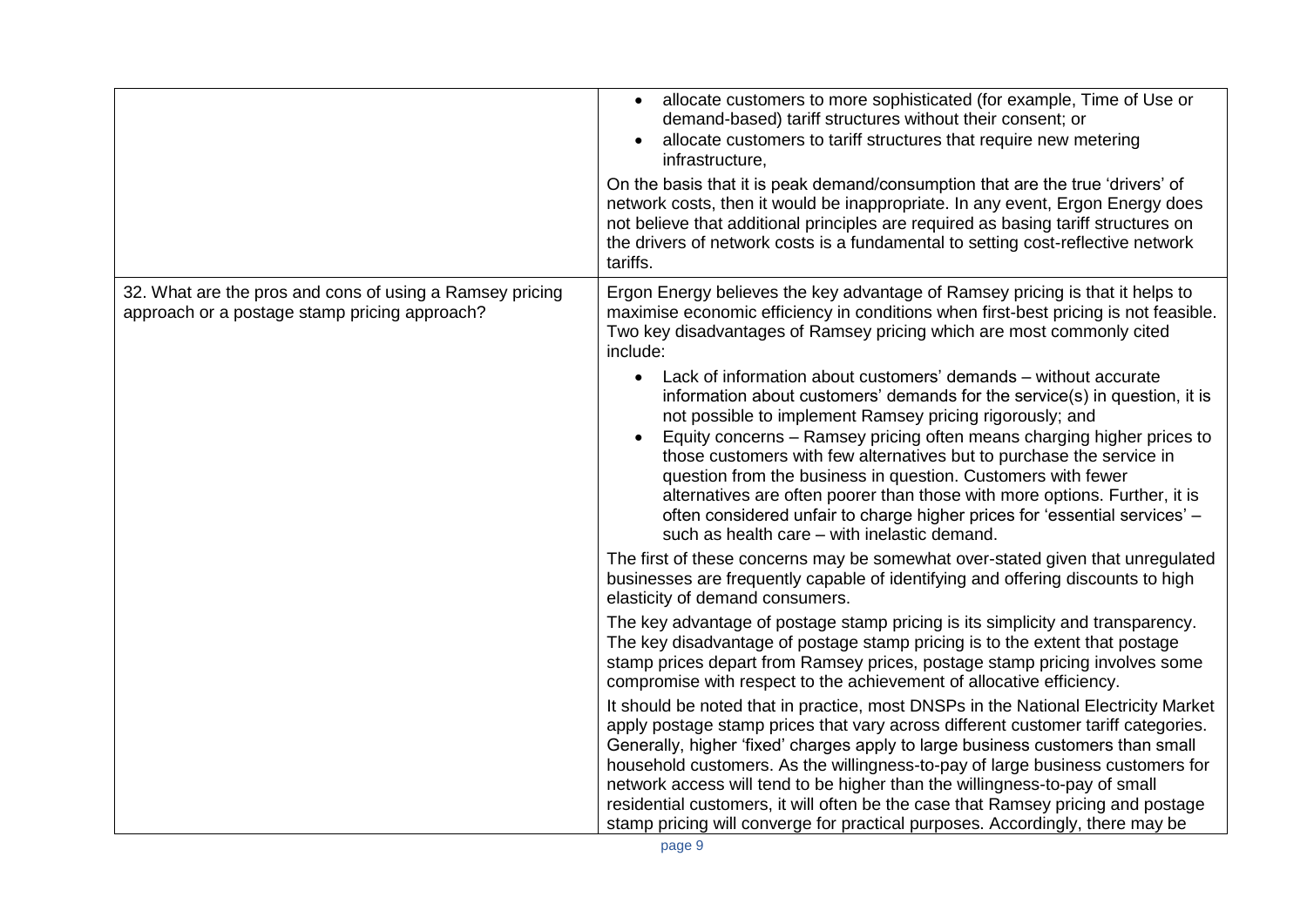|                                                                                                                                                                                                                                                          | little to be gained by prescribing one approach in the NER to recovering residual<br>network costs to the exclusion of other approaches.                                                                                                                                                                                                             |
|----------------------------------------------------------------------------------------------------------------------------------------------------------------------------------------------------------------------------------------------------------|------------------------------------------------------------------------------------------------------------------------------------------------------------------------------------------------------------------------------------------------------------------------------------------------------------------------------------------------------|
| 33. Are there any other pricing approaches that should be<br>considered to recover residual network costs?                                                                                                                                               | Ergon Energy believes DNSPs should have the flexibility within the NER to<br>choose between multiple approaches to recover residual costs and to take<br>account of network costs and customer preferences.                                                                                                                                          |
| 34. Should an approach or approaches be specified in the<br>NER or the AER guideline?                                                                                                                                                                    | Ergon Energy supports the ENA proposition that the NER provide the scope to<br>allow individual networks to choose between alternative approaches.                                                                                                                                                                                                   |
| 35. What jurisdictional instruments or requirements could limit<br>the ability of a DNSP to comply with any requirements to<br>base tariffs on LRMC (including where that LRMC may vary<br>with customer location or with different local peak demands)? | The Queensland Government's Uniform Tariff Policy ensures that all customers of a<br>similar type who access regulated retail tariffs pay the same regardless of where they<br>live. Further, the network cost component of the retail tariff for all small customers is<br>based on the Energex network tariff even in Ergon Energy's network area. |
| 36. What are the potential impacts of a NER requirement for<br>DNSPs to comply with jurisdictional instruments?                                                                                                                                          | Refer to the response to Q23 above.                                                                                                                                                                                                                                                                                                                  |
| 37. Should a requirement for DNSPs to take into account the<br>impact of tariffs on consumers be included in the pricing<br>principles?                                                                                                                  | Ergon Energy agrees the pricing principles should include a requirement to take<br>into consideration customer impacts. This permits DNSPs to take account of<br>existing metering infrastructure and to practice Ramsey pricing where<br>appropriate.                                                                                               |
| 38. If a requirement is included, does the proposed principle<br>provide enough guidance on how it is to be complied with, or<br>would an AER guideline be useful?                                                                                       | Ergon Energy agrees the requirement should be clearly specified and stated in<br>the principles. This principle should be clarified beyond doubt in the NER and not<br>the Guidelines.                                                                                                                                                               |
| 39. If a requirement is included, does the proposed principle<br>conflict with other principles within the NER?                                                                                                                                          | Refer to the responses to questions 38 and 39 above.                                                                                                                                                                                                                                                                                                 |
| 40. Should network tariffs reflect transmission pricing<br>signals? If so, what would the most appropriate way to<br>achieve this for different types of network customers?                                                                              | Ergon Energy does not support the pass through of transmission prices to<br>smaller residential and business customers.                                                                                                                                                                                                                              |
| Changes to how tariff classes are determined                                                                                                                                                                                                             |                                                                                                                                                                                                                                                                                                                                                      |
| 41. Is the change to a mandatory requirement to group<br>customers into tariff classes likely to achieve the desired<br>outcomes?                                                                                                                        | Ergon Energy does not support the introduction of a mandatory requirement.                                                                                                                                                                                                                                                                           |
| 42. Is the change to a mandatory requirement to group<br>customers into tariff classes likely to result in inconsistencies<br>within the NER or with any jurisdictional instruments or                                                                   | As per question 41.                                                                                                                                                                                                                                                                                                                                  |